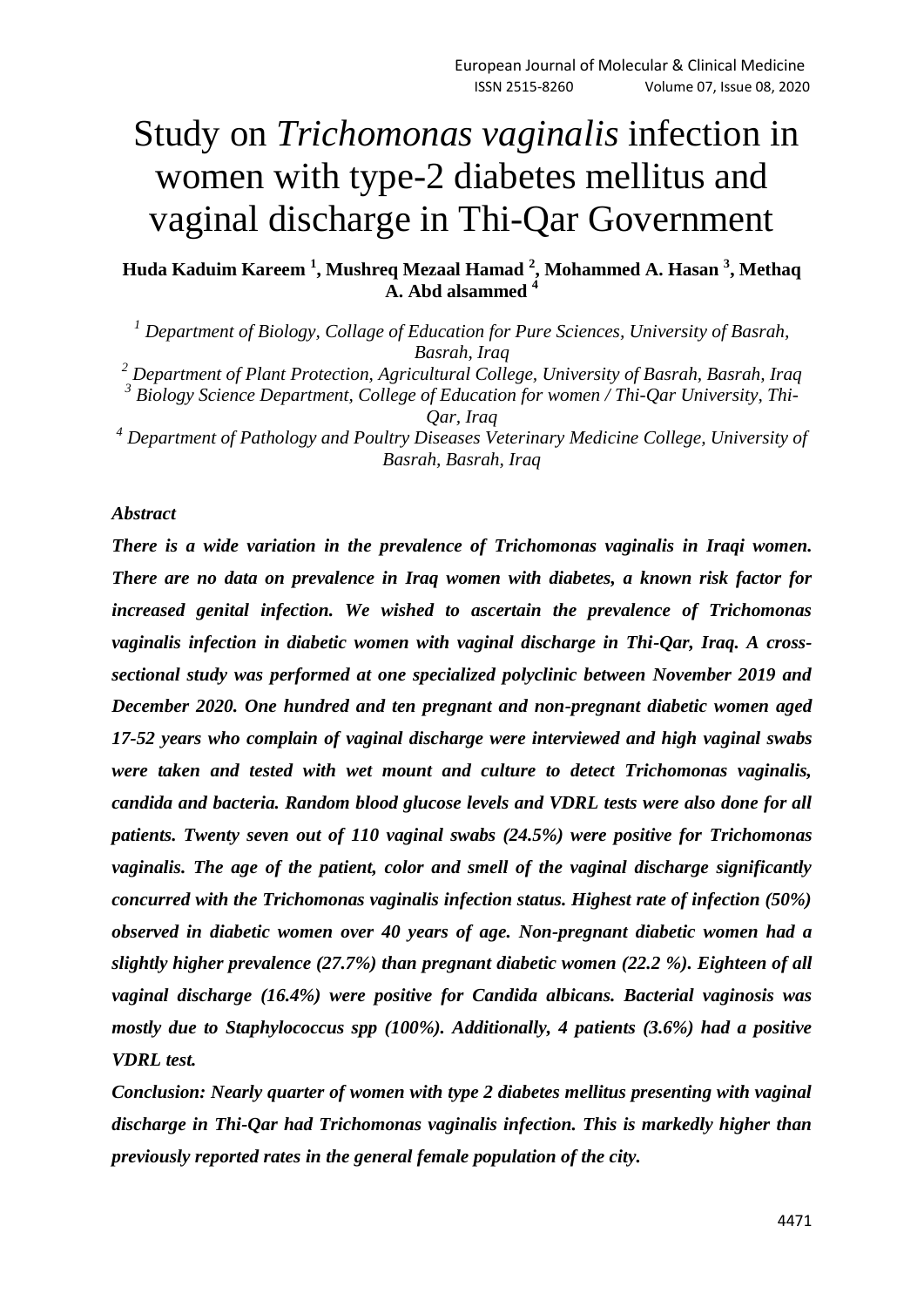### *Keywords: Trichomonas vaginalis, Wet mount, Culture, Diabetes.*

## **INTRODUCTION**

*Trichomonas vaginalis* is a sexually transmitted flagellated protozoan. The World Health Organization (WHO) estimates the worldwide prevalence of Trichomoniasis to be 174 million (1). Prevalence of both candidiasis and Trichomonasises increases during pregnancy. This may be attributable to the increased levels of estrogens and corticoids reducing the vaginal defense mechanisms (2). Possible side effects of cervico-vaginal infection on the gestation have been suggested over the years. It has a direct effect on the fetus and indirect fetal damage secondary to premature labor and/or premature rupture of membranes (3). Prior studies have shown that certain high-risk behaviors such as poor sexual activity hygiene and multiple sexual partners, reproductive age, pregnancy, diabetes, contraception, antibiotic use are risk factors for vaginitis especially candidiasis (4). Patients with diabetes mellitus have a high prevalence rate (46%) of vulvovaginal candidiasis which has been linked to the degree of hyperglycemia (5).

#### **MATERIALS AND METHODS**

#### **Patients and Methods**

A cross-sectional observational study was conducted in a specialized polyclinic in the city of Thi-Qar, Iraq between November 2019 and December 2020. A total number of 110 diabetic women (both pregnant and non-pregnant) who presented with vaginal discharge were invited to be included in the study. Patients were interviewed and high vaginal swabs were taken and tested with the wet mount and culture to detect candida and bacteria. Descriptive statistics were used to characterize groups and Chi-square test was used to test differences between groups. P value less than 0.05 was considered statistically significant.

## **Molecular identification of** *T. rubrum* **by conventional PCR**

The genomic DNA were extricated by utilizing a processor in nearness of fluid nitrogen. The measure of 6 μl of DNA arrangement was utilized as a layout in the accompanying PCR, examples were checked and evaluated on 2% agarose gel and by utilizing Nanodrop spectrophotometer. The PCR-intensified inward interpreted spacer (ITS) district of ribosomal DNA (rDNA) was performed with groundworks ITS-1 forward (5'- CGGGCGAAAATACA GATGAT-3') and ITS-1 turn around (5'-TGGTGCCATTTGCTATCGTA-3') under the accompanying PCR conditions.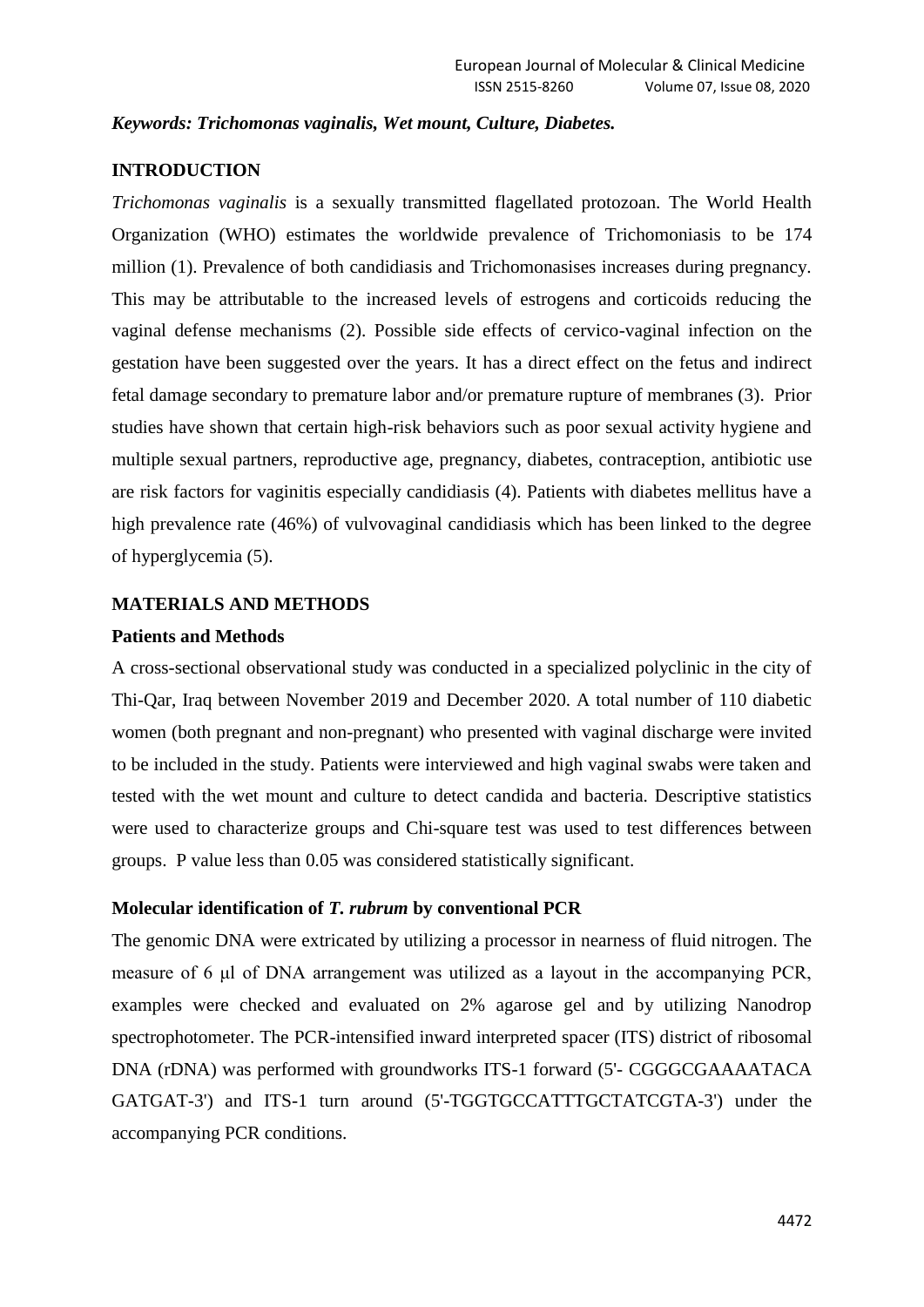### **RESULTS**

Out of the total 110 patients, 27 vaginal swabs (24.5%) were positive for *Trichomonas vaginalis* with the wet mount method. The age of the patient (X 7.67, p value 0.02), Random blood sugar (Pearson  $X^2 = 69.1$ , p value = 0.02) and color ( $X^2 = 97.9$ , df =4. P = 0.000) and smell of vaginal discharge ( $X^2 = 21.6$ , df =1. P = 0.000) was significantly correlated to *Trichomonas vaginalis* infection While pregnancy ( $X^2 = 0.063$ , df=1, P=0.802) and nationality ( $X^2 = 0.95$ , df=1, P = 0.32) were not. Highest prevalence was for diabetic women above age 40 (50%) (table 1). Non-pregnant diabetic patients and women with Iraqi nationality have slightly higher prevalence (27.7 %, 25.7% respectively). The most common color of the vaginal discharge for all diabetic patients in the sample was white (65.5%). While patients with positive vaginal swabs for *Trichomonas vaginalis* infection had green and yellow color being most common (40.7% each) (Table 2). Mostly the discharge had fishy smell (65%) (Table 3). Moderate to high pus cells were present in around (90%). *Candida albican* was positive in 18 (16.4%) and *Bacterial vaginosis* was evident in 100% of all vaginal discharge (Table 4). *Staphylococcus* species were the most common bacteria isolated (60.9%) and the second were *pseudomonas* (11.8%) while *Neisseria gonorrhea* isolated in 10% of patients (Table 4). VDRL test of syphilis was positive in 4 (3.6%) of the patients.

|                   | <b>Status</b>   |                 |                               |
|-------------------|-----------------|-----------------|-------------------------------|
| Age group (years) | <b>Negative</b> | <b>Positive</b> | <b>Statistical result</b>     |
| $17-29$ (N=42)    | 33              | $9(21.4\%)$     |                               |
| $29-40$ (N=50)    | 41(82%)         | 9(18%)          | $x^2 = 7.67$ , df=2, P = 0.02 |
| $>40$ (N=18)      | $9(50\%)$       | $9(50\%)$       |                               |
| Total             | 83              | 27              |                               |

**Table (1): Age-related prevalence of** *Trichomonas vaginalis* **infection among diabetic women with vaginal discharge**

*Significant (P<0.05)*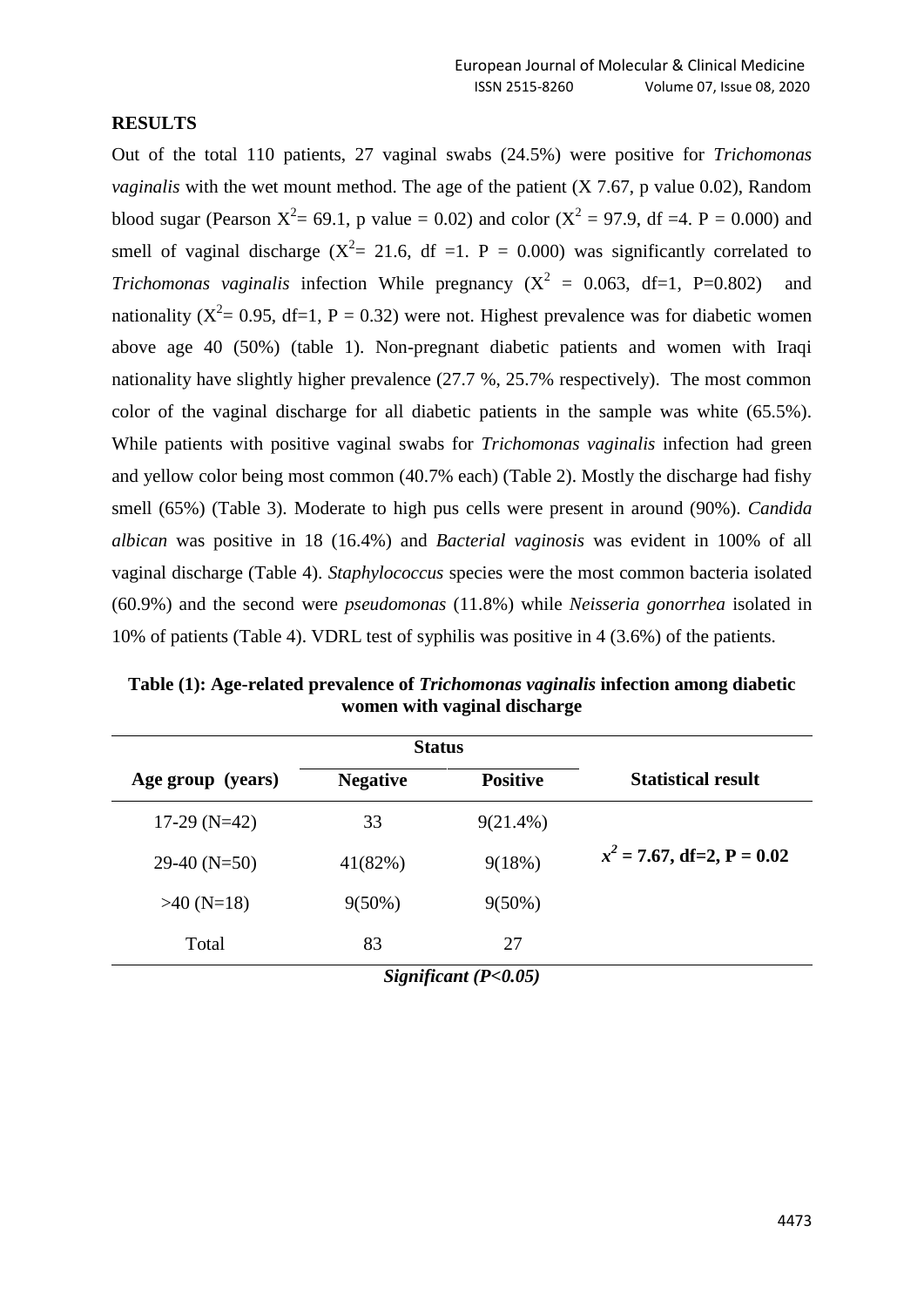| <b>Color</b>                                     | <b>Frequency</b> | <b>Percent</b> | <b>Valid</b><br>$\frac{0}{0}$ | <b>Cumulative</b><br>$\frac{0}{0}$ | T. vaginalis status |                 |
|--------------------------------------------------|------------------|----------------|-------------------------------|------------------------------------|---------------------|-----------------|
|                                                  |                  |                |                               |                                    | <b>Negative</b>     | <b>Positive</b> |
| <b>Bloody</b>                                    | 6                | 5.5            | 5.5                           | 5.5                                | 6                   | $0(0\%)$        |
| Green                                            | 11               | 10.0           | 10.0                          | 15.5                               | $\overline{0}$      | 11 (40.7%)      |
| Clear                                            | 9                | 8.2            | 8.2                           | 23.6                               | 9                   | $0(0\%)$        |
| White                                            | 72               | 65.5           | 65.5                          | 89.1                               | 67                  | 5(18.5%)        |
| Yellow                                           | 12               | 10.9           | 10.9                          | 100.0                              | $\mathbf{1}$        | 11 (40.7%)      |
| Total                                            | 110              | 100            |                               | 83                                 | 83                  | 27 (100%)       |
| $x^2 = 97.9$ , df =4, P= 0.000<br>$\cdot$ $\sim$ |                  |                |                               |                                    |                     |                 |

## **Table (2): Characteristic of vaginal discharge for all samples of diabetic patients and their percentages**

*Significant (P<0.05)*

# **Table (3): Characteristic smell of vaginal discharge for patients with positive vaginal swab for** *T. vaginalis* **infection and their percentage**

| T. vaginalis status           |              | Smell of vaginal discharge |     |  |
|-------------------------------|--------------|----------------------------|-----|--|
|                               | <b>Fishy</b> | Not fishy                  |     |  |
| Negative                      | 7(8.5%)      | 76(91.5%)                  | 83  |  |
| Positive                      | $13(65.0\%)$ | $14(15.5\%)$               | 27  |  |
| All                           | $20(18.2\%)$ | 90(81.8%)                  | 110 |  |
| $x^2$ = 21.6, df =1, p= 0.000 |              |                            |     |  |

*Significant (P<0.05)*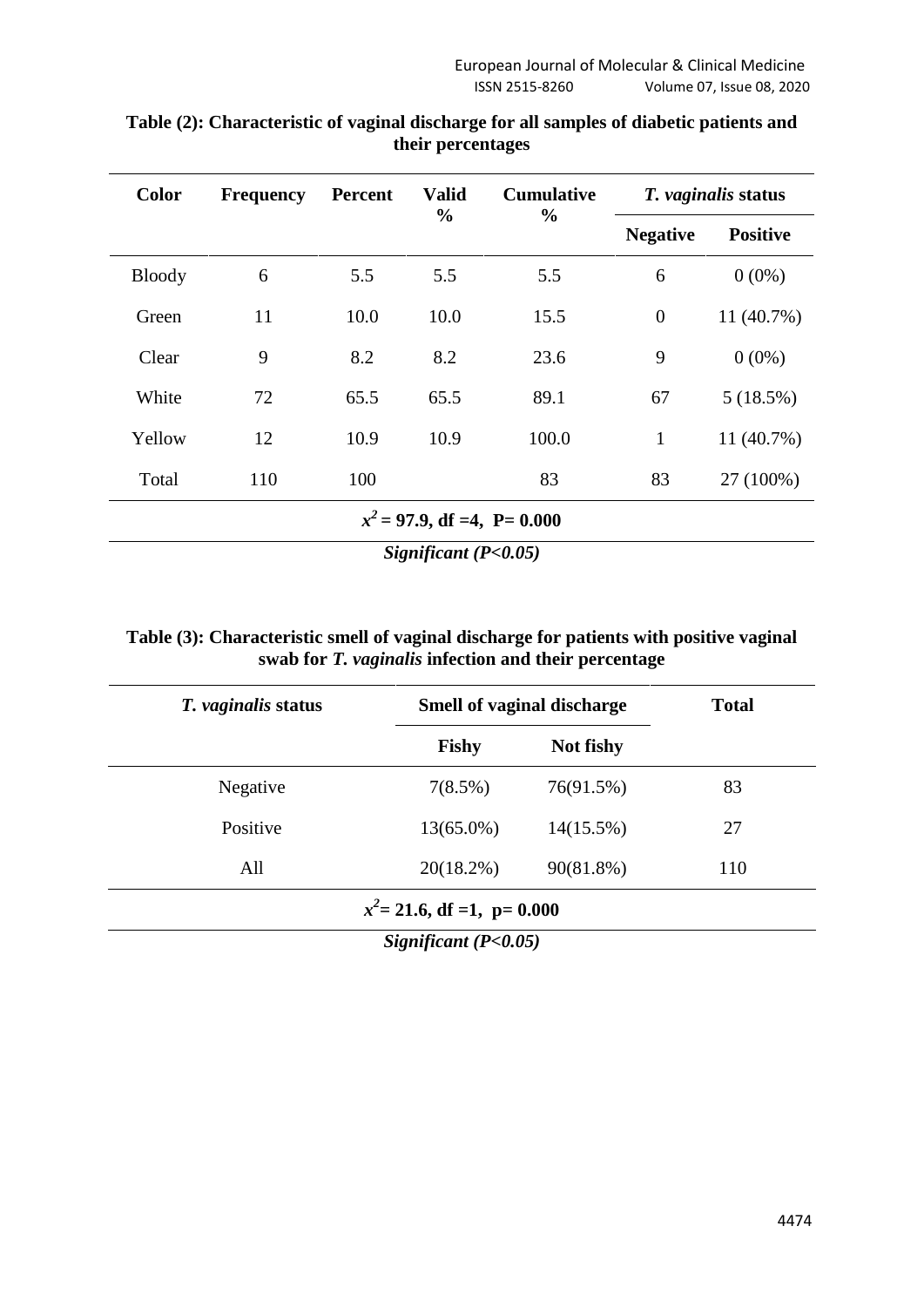| Organism            | <b>Frequency</b> | Percent | <b>Valid percent</b> | <b>Cumulative percent</b> |
|---------------------|------------------|---------|----------------------|---------------------------|
| E. coli             | 11               | 10.0    | 10.0                 | 10.0                      |
| Klebsiela spp.      | 8                | 7.3     | 7.3                  | 17.3                      |
| Nieseria gonorrhoea | 11               | 10.0    | 10.0                 | 27.3                      |
| Pseudomonas         | 13               | 11.8    | 11.8                 | 39.1                      |
| Staphylococcus spp. | 67               | 60.9    | 60.9                 | 100.0                     |

**Table (4): Type of bacteria isolated using culture from the high vaginal swab in diabetic patients and their percentage**

*Significant (P<0.05)*

# **Confirmation of** *T. vaginalis* **isolates**

The findings of our investigation, affirmation procedure to *T. vaginalis* detaches have likewise led through customary PCR system for recognizing of nearness to a particular 5.8SrRNA quality. Separated of gnomically DNA for those confines have utilized as format to intensification with groundworks for Internal Transcribed Spacer1 (ITS1). Separates had named *T. vaginalis* to size product equivalent 601bp post bands electrophoresis as well as UV of the item (Figure1).



**Figure (1): Agarose gel electrophoresis of PCR products stained with ethidium bromide for amplifying the primer of ITS1 gene to** *T. vaginalis* **at an amplicon size of 601bp** The lane M represent Ladder marker (100-1500bp) and lanes 1-8 represent positive samples to *T. rubrum* isolates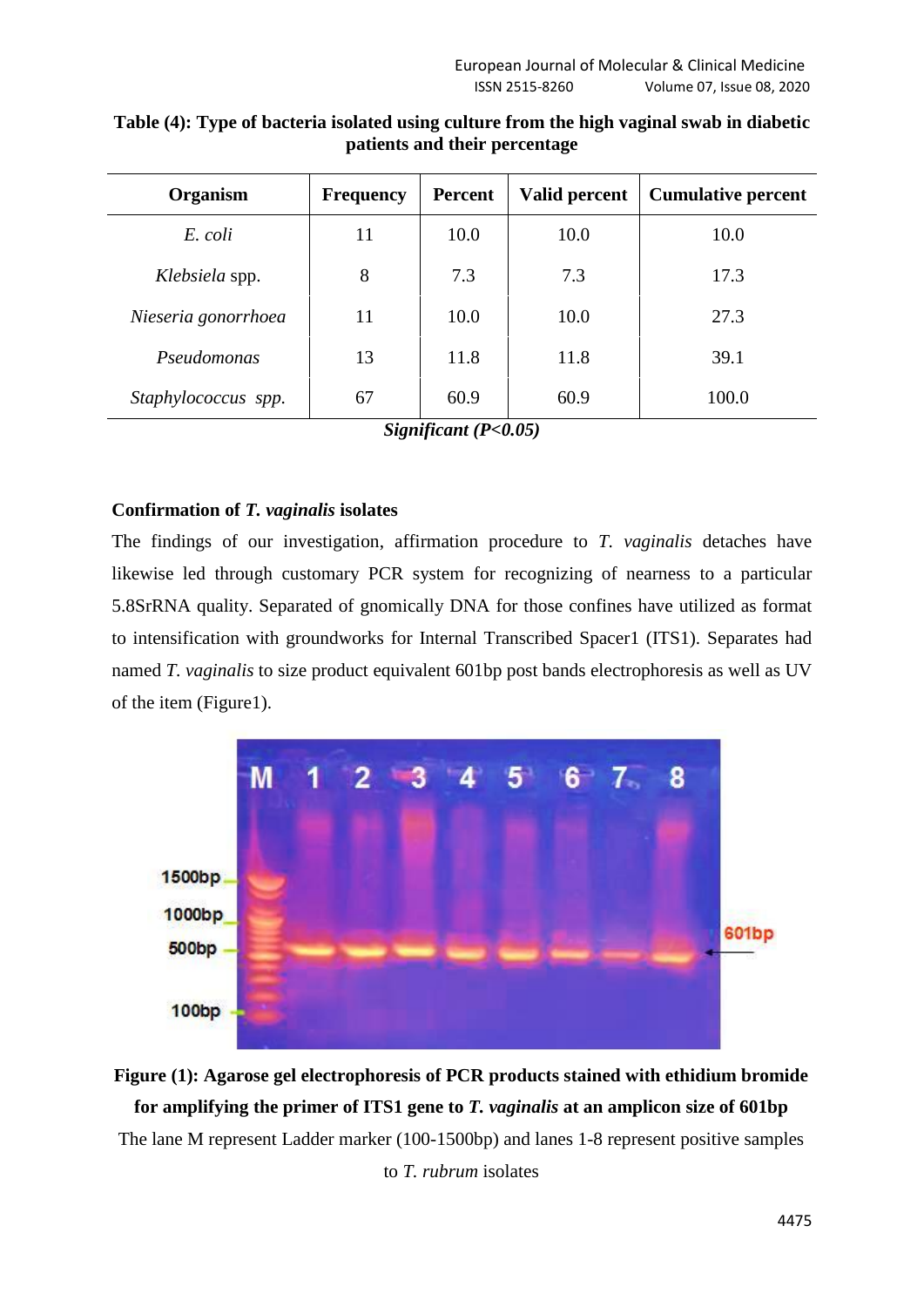#### **DISCUSSION**

There is a wide variation in the prevalence of *Trichomonas vaginalis* in Iraq women likely these results of the present study. Whereas in the Shattra district at the far southern of the country, it was reported at 26.8% (6), it was reported at much higher level of 36.7% in Rifaa district in the norther region (7). In contrast, its prevalence in Nassirya city was very low at 1.2% only (8). To our knowledge, there are no data on the prevalence of *Trichomonas vaginalis* in diabetic patients in Iraq. Therefore, this study aimed to estimate that prevalence of *Trichomonas vaginalis* in diabetic patients in a gynecology clinic setting in Nassirya. In our study, nearly quarter of the high vaginal swabs from diabetic women complaining of chronic vaginal discharge were positive for *Trichomonas vaginalis* with the wet mount method. This prevalence is significantly high when compared with the previously reported prevalence in general female population in Nassirya (8). This may be partially explained by defective immune system in diabetic patients and increase risk of infection especially in those uncontrolled. The prevalence is nearly similar to the general female population in Albatnan District in 2012, which was 26.8% and lower than its prevalence in general female in Zawia district, which was 36.7%. (6, 7). In our study the age of the patients was significantly correlated to *Trichomonas vaginalis* infection. Actually, this result is in agreement with many studies, but in contrast, highest prevalence was for diabetic women of 40 years (50%) Figure 2. While most of the previous studies show highest prevalence below age of 40 (10) where there is great sexual activity and high estrogen level making good environment for growth of *Trichomonas vaginalis*. Although our result can be explained by the fact that as the diabetes duration increases the immunity, become more defective especially in uncontrolled individual. The color and smell of vaginal discharge were significantly related to *Trichomonas vaginalis* infection, which is in agreement with most of the previous studies. Green and yellow color being most common (40.7% each) and fishy oodor was reported in 65% of the *Trichomonas vaginalis* infected patients Pregnancy was reported to be one risk factor for vaginal infection especially *Trichomonas vaginalis*. In contrast, our results showed pregnancy was not significantly correlated to *Trichomonas vaginalis* infection and nonpregnant diabetic women have slightly higher prevalence (27.7%) compared to pregnant diabetics women (22.2%). These findings are in agreement with some previous reports that showed slight difference of 5.7% versus 3.8% (11) but at variance with other studies which showed markedly greater prevalence in non-pregnant women than in pregnant women (83.8% versus 16.2% respectively) (6,12). Surprisingly, the prevalence of *Candida* in our diabetic women was low compared to *Trichomonas vaginalis* infection (16.4%, 24.5). The presence of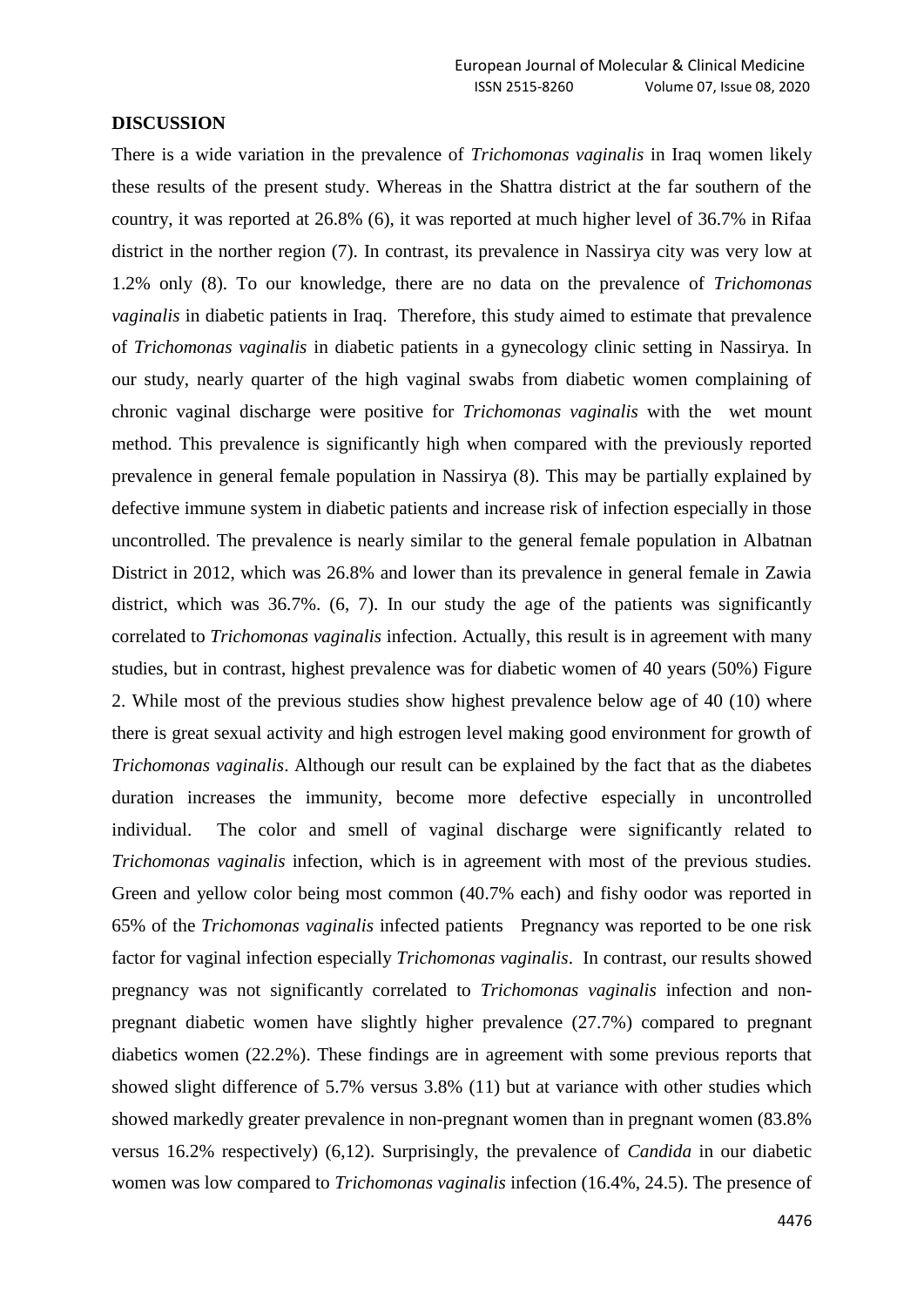moderate to high pus cells in the vaginal discharge of diabetic women was 90% and invariable presence of bacterial vaginosis (100%) is not unusual. Lakshmi K, et al showed a high prevalence of bacterial vaginoses in diabetic women (98%) (12) with *Staphylococcus spp.* being the most common bacteria isolated (60.9%) and *Pseudomonas* being the second (11.8%). However, this is in contrast to other studies, which showed that *E. coli* as the most prevalent bacteria followed by *Staphylococcus spp.* (12, 13). Furthermore, our findings of *Neisseria gonorrhea* in around 10% and positive VDRL test in 3.6% of patients are not strange as sexually transmitted diseases may coexist.

In conclusion, this study revealed high rates of *Trichomonas vaginalis* infection affecting nearly quarter of all women with type 2 diabetes mellitus presenting with vaginal discharge in Nassirya. This is markedly greater than the previously reported rates in the general female population of the city.

## **REFERENCES**

- [1] World Health Organization (WHO). Global prevalence and incidence of selected curable sexually transmitted infections. [cited 2015 March 1]. Available at http:// www.emro.who.int/.
- [2] Brunham RC, Holmes KK, Embree E: Sexually transmitted diseases in pregnancy. In: Holmes KK, March P-A, Sparling PF, Wiener PJ (Eds): Sexually Transmitted Diseases. New York: McGraw-Hill Information Services; 1990. p. 171-801.
- [3] Simoes JA, Giraldo PC, Faindes A. Prevalence of cervicovaginal infections during gestation and accuracy of clinical diagnosis. Infect Dis Obstet Gynecol 1998;6:129- 33.
- [4] Grigorioua O, Bakab S, Makrakisa E, Hassiakosa D, Kapparosb G, Kouskounib E, Prevalence of clinical vaginal candidiasis in a university hospital and possible risk factors. Eur J Obstet Gynecol Reprod Biol 2006;126(1):121-5
- [5] Goswami R, Dadhwal V, Tejaswi S, Datta K, Paul A, Haricharan RN, et al. Speciesspeciic prevalence Ibnosina J Med BS of vaginal candidiasis among patients with diabetes mellitus and its relation to their glycaemic status. J Infect 2000;41(2):162
- [6] Khamees SS, Prevalence of Trichomonas vaginalis among women in Albatnan District. Int J of Pharm & Life Sci (IJPLS), 2012;(3):2177-80
- [7] Sadek GS, Gammo MM, Studies on trichomoniasis in Libya: Prevalence of trichomoniasis in Zawia, Libya- Diagnostic yield of In Pouch TV culture. J Am Sci 2012;8(12):983-95.
- [8] Kassem HH, Majoud OA. Trichomoniasis among women with vaginal discharge in Benghazi city, Libya. J Egypt Soc Parasitol 2006;36(3):1007-16.
- [9] Borhardt KA, Smith RF. An evaluation of an in pouch TM TV culture method for diagnosis Trichomonas vaginalis infection, Genitourin Med; 1995;67:149-152.
- [10] Omer EE, Ali H, Forsay T. Microorganisms associated with Trichomonasis among Sudanese women. Saud Med J 1986;6(2):129-34.